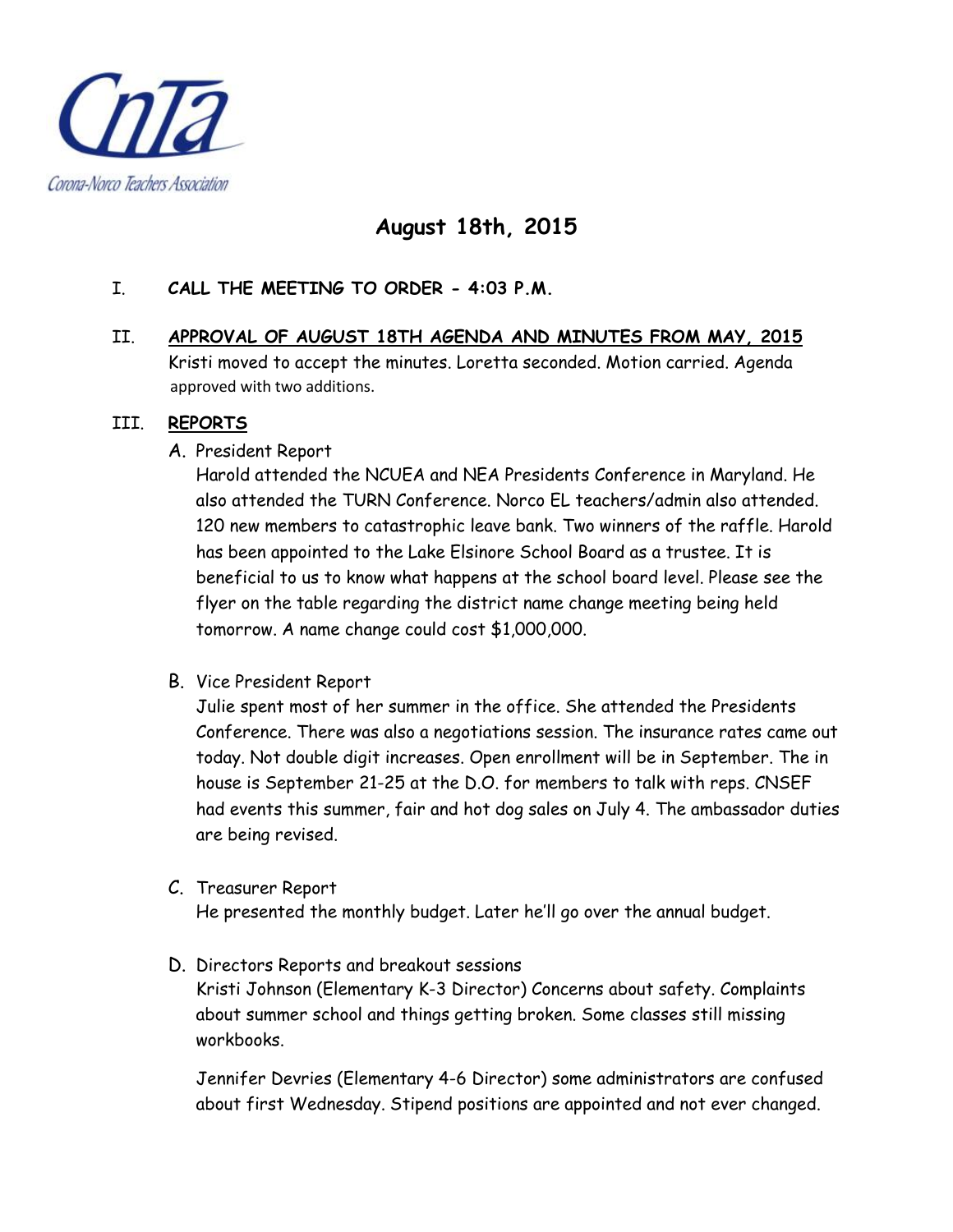Admin is popping into classrooms, then sending emails with critiques not positives that they see.

Monika Openshaw (Intermediate Director) - Jerry took the breakout. Question about student counts. One SDC teacher has sold her prep for a travel time between two schools.

Chris Rodriguez (Secondary Director) - Questions about the legalities of holding student spots for ten days before they are dropped. This is impacting schedules. Can students be put in Odyssey class when it is not for credit recovery? There is an increase in staff meetings and administrative time. Admin has scheduled the PLC times and groupings.

Betsy Jara (Support Services Director) - Staff meetings happening on Rep Council days. Special Ed Council meeting is also being scheduled opposite Rep Council. There is a need for IEP support at the intermediate schools. The PALS program is being imposed on the five hour kindergarten. Can the SCI aides be moved around or interchanged? Questions about the custom calendars.

E. State Council- Jerry reported that there is a motion on the floor so that representatives from a region are to be elected by the members from the local area directly.

## IV. **NEW BUSINESS ITEMS (NBI's)**

- A. CNTA Building Update- We had our AC units stolen this summer. They have been replaced with the help of insurance money. We added fences around them. Drought resistant plants are also being planted.
- B. Election Process for CNTA Site Reps. and School Safety Committee- Maria reported about Safety Committee elections that need to be elected in 30 days for three members. CNTA rep elections must be run by someone not running. One rep for every 10 members. The School Safety Committee is going to be more connected to discipline, OMC, PBIS, on sites.
- C. NEA-RA- Betsy turned in an NBI to clarify Certificated Support Providers position. She also put forward an amendment about the same for positions on committees. Loretta spoke about SBAC and how teachers are telling parents about opting out and penalties. NEA will not give an early endorsement of Presidential candidates. Martha talked about IEP's.
- D. Presentation and approval of CNTA Budget- Omar Mayen presented the green sheet that is the preliminary budget for CNTA for the 2015-2016 school year.